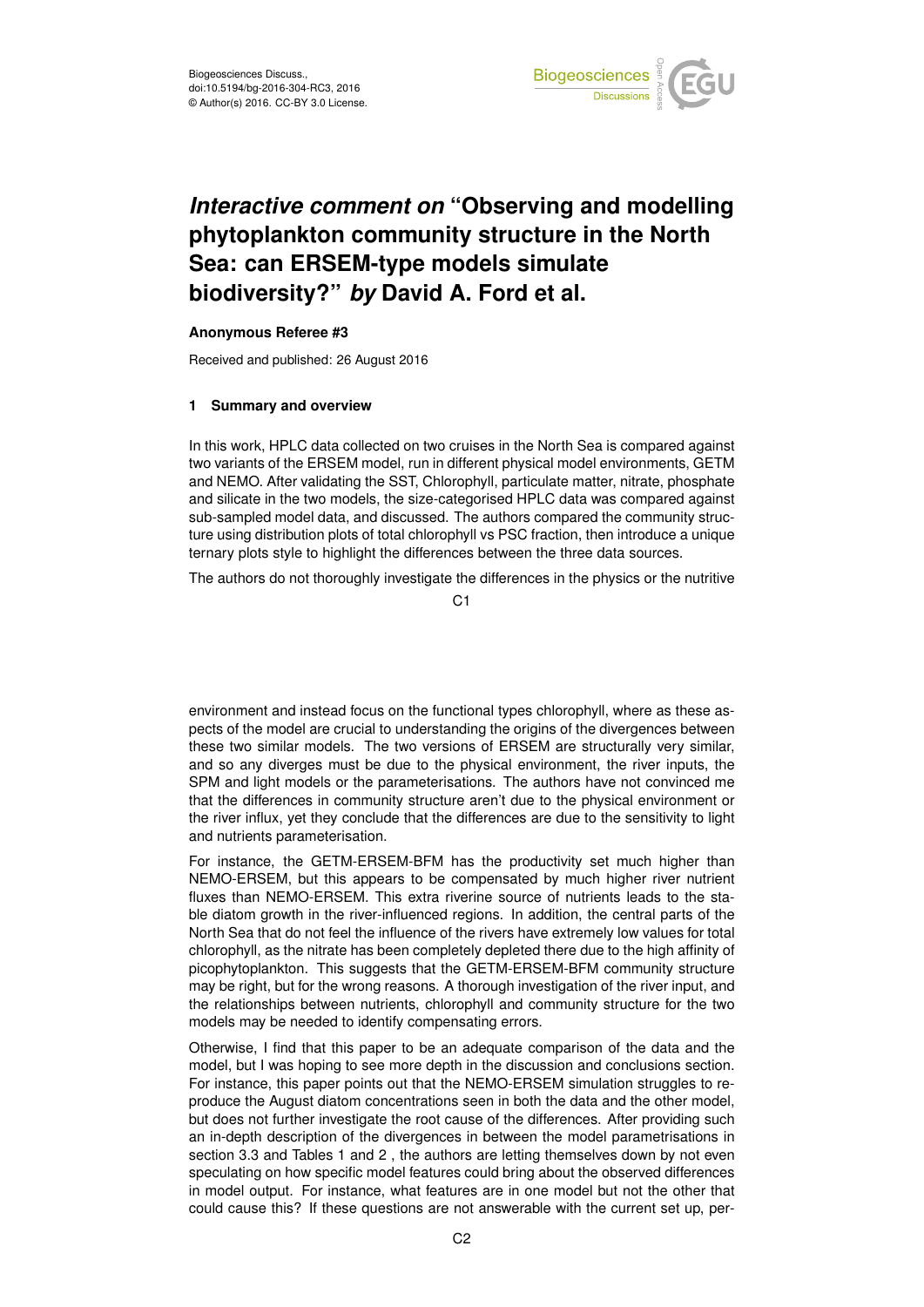haps the authors could propose an extension to the work that would highlight the major cause of the differences, be it nutrient affinity, nutrient stress,river influx, stratification, sinking, lysis or light susceptibility. A sensitivity study in a 1D column may be a possible extension that could answer the remaining questions about the ERSEM parametrisations.

## **2 General Comments:**

The title should be revised, removing Biodiversity and "ERSEM-type models". As the authors mention in the introduction, phytoplankton community structure is an important consideration when assessing marine biodiversity, but it certainly not the only indicator. Furthermore, ERSEM-type models is not strictly defined. Please consider something like: "Observing and modelling phytoplankton community structure in the North Sea: a comparison of two biogeochemical models", but I'll let the authors come up with something better.

There is only a shallow validation of the underlying physic model validation is shown. A single figure demonstrating that the SST matches is not particularly convincing by itself, especially as one of the models already assimilates SST. In the North Sea, it is important to demonstrate that the physical model that are capable of reproducing natural vertical mixing with appropriate sources of river influx (and river nutrients). This can be done by introducing a validation of the models stratification (perhaps Mixed layer depth) and surface salinity (as a proxy for influx of fresh water). The focus of the paper should remain on the PFT's, but a demonstration of the modelled physics would allow readers to gauge how realistic of an environment the two ERSEMs live in.

The overall tone of the writing sometimes slips into a colloquial spoken-style instead of formal written tone, but this is up to the author's discretion.

I find the figure and table captions to be too brief. I would prefer having more informa-

C3

tion in them. Typically the rule of thumb is that it needs to be enough to describe the figure/table, were it taken out of context.

The text in the figures can be a little on the small side and the figures are inconsistent in terms of style, legends, axes and plotting range.

## **3 Specific Comments:**

L13-L16. "A comparison of the ...is key to capturing the observed biodiversity". While I agree with this statement (after replacing "biodiversity" with "Phytoplanton Community Structure"), I'm not convinced that the work establishes it as a fact. Some changes to the discussions section are needed for it to be the case.

P7-L18: "PML-ERSEM" is used from this point onwards, but should be explicitly defined in section 3.2.

P8-L8-L9: "More explicit approach to sinking". What does this mean? As the impact of sinking SPM underpins one of the important results of the paper, it would be good to have a more in-depth description of sinking in the two models. Also, the detrital sinking rates (if they are explicitly defined), should be presented here or in Table 2.

P8-L9-L11: The light susceptibility parameters in table 2 are not directly comparable, due the differences in model choice described here. Can they instead be converted into some other measure of light susceptibility in order to make them comparable? Alternatively, please include the equations to allow readers to draw their own conclusions.

P10-L14. Does using the WOA data as validation and as a boundary conditions have an impact on the statistical independence of the validation? Similarly, figures 4, 5 and 7 have what looks like an edge effect in the GETM-ERSEM-BFM plots along the Northern Edge. The high chlorophyll growth there in figure 5 suggests that there is an influx of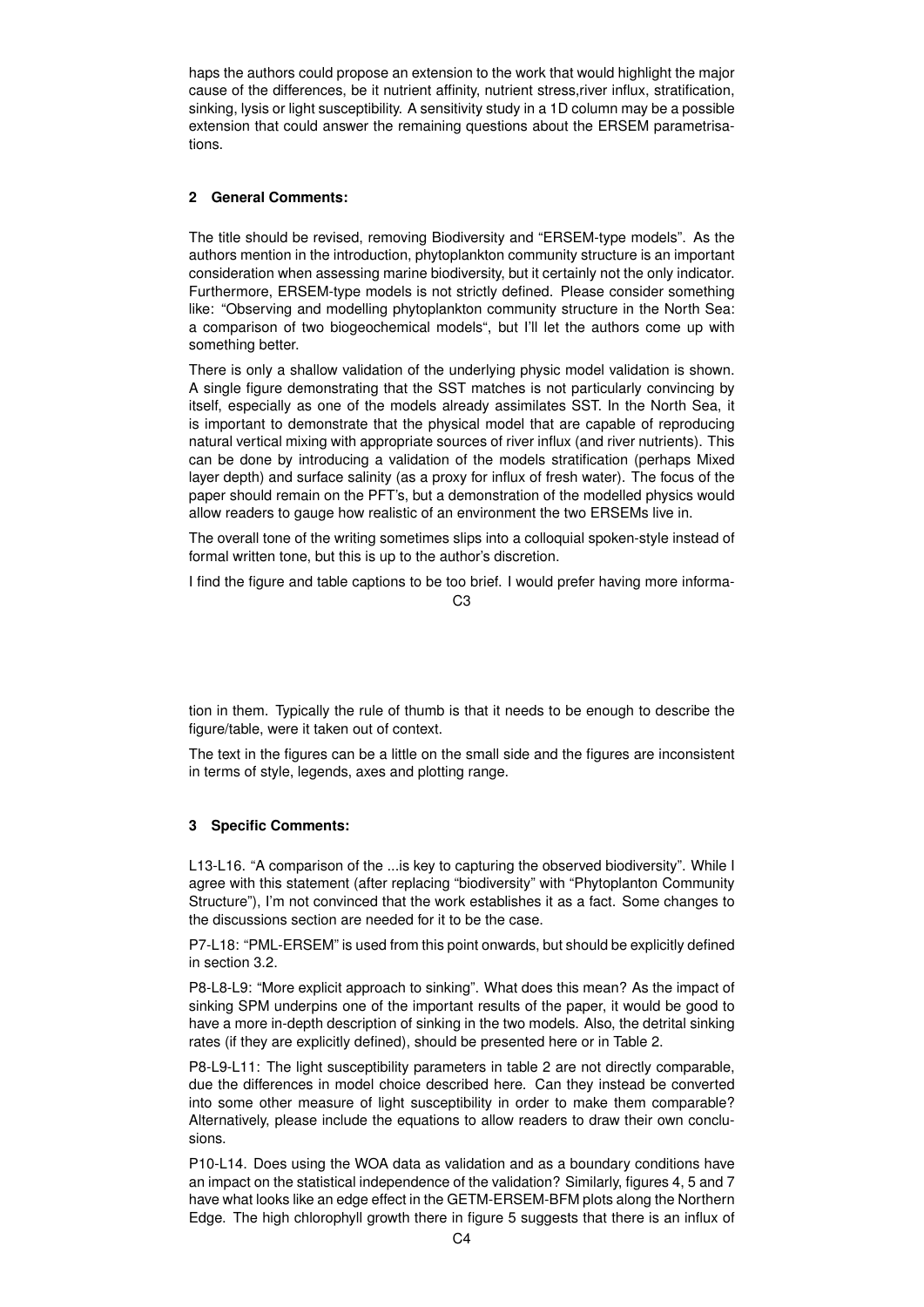nutrients from the edge condition, especially as the central region of the North sea has been completely nitrogen depleted. Dp any of the IBTS measurements sit in a region influenced by edge effects?

P11-L12: "both models were still able to capture the main observed features throughout the domain". I disagree. NEMO-ERSEM does not capture the high chlorophyll values along the German coastline, and otherwise appears relatively okay. GETM-ERSEM-BFM also does not capture the high chlorophyll in the German coastline (but does a better job than NEMO-ERSEM), but has far too little chlorophyll by a factor 10x-20x over most of the North Sea. This model also has far too much chlorophyll at the mouth of the Great Ouse river, at least a factor of 10x, perhaps up to 100x, but it's hard to tell because of the colour scale. The colour scale is hiding quite a lot of the variability in high chlorophyll values. The legend is logarithmically even between 0.1 and 5., but then adds what should be three colour bands into one (ie 5-10, 10-20,20-50 are all hidden in 5-50.) My suspicion is that using a logarithmically even colour scale for this figure will result in a change the description in the section of the paper.

P11-L25-L28 and figure 7. The WOA datasets seem a little coarse for this analysis, and are already used as boundaries conditions for both models. ICES have extensive nitrate, phosphate and silicate datasets available for the North Sea, which could be converted into a climatological dataset for future works.

P11-L30: "Both [nitrate plots] are in broad agreement with the climatology. Likewise for phosphate and silicate". I do not agree with this statement. To me, it looks like GETM-ERSEM-BFM is entirely nitrate depleted over most of the model region, by a factor of between 10x-100x. In addition, the regions around the south-eastern North Sea have far too much nitrogen (factor 10x). These regions coincide with the largest diatom concentrations, and it looks like diatom growth is strictly governed by excess or deficiency of nitrate. This suggests the presence of compensating errors, and may imply that the diatom community structure is right for the wrong reasons. Similarly for phosphate, GETM-ERSEM-BFM has significantly lower by around 10x than WOA, and

 $C<sub>5</sub>$ 

NEMO-ERSEM fails to capture the depleted area around the Norwegian Trench. In terms of silicate, NEMO-ERSEM has significantly depleted the silicate in the northern North Sea, which is surprising, as there are not enough diatoms in the community structure.

P12-L14: "are likely to have arisen from the differences in parametrisations." Is this true? Could some of the differences in the models also arise from differences in the physical models? For instance, if one model's mixing or riverine input results in lower surface silicate, then a difference in diatom behaviour would be expected.

P12-L31: The ternary plots to describe the three population community structure are unique to this work, and may deserve their own subsection (up to the authors discretion).

P12-L32-33: "The observations form a distinct line in this space." Surely there are some interesting findings that are a direct result of this straight line? Can it be used to inform predictions? Could you fit a predictive function to this line and compare it with the three population model?

P13-L5: Knowing about the distinct straight line in the in situ data of figure 10, would it be sensible to revise the colour scheme. How about something like Green: along the line, red: too much pico; Blue: too much nano? This would highlight the regions where the model sits along the accepted line seen the the data, and where it is wrong elsewhere.

P14-L15: Why is August a challenging month to model the in North Sea?

P14-L19-L31: Please add a clear link and some discussion about the differences in the light parametrisations of the two models in Table 2. The differences in light susceptibility between the two models may be quite significant, but its hard to tell because of the incomparable parameters. This should help support one of the major points that you make in the abstract (". . . changes in light and nutrients, is key to capturing the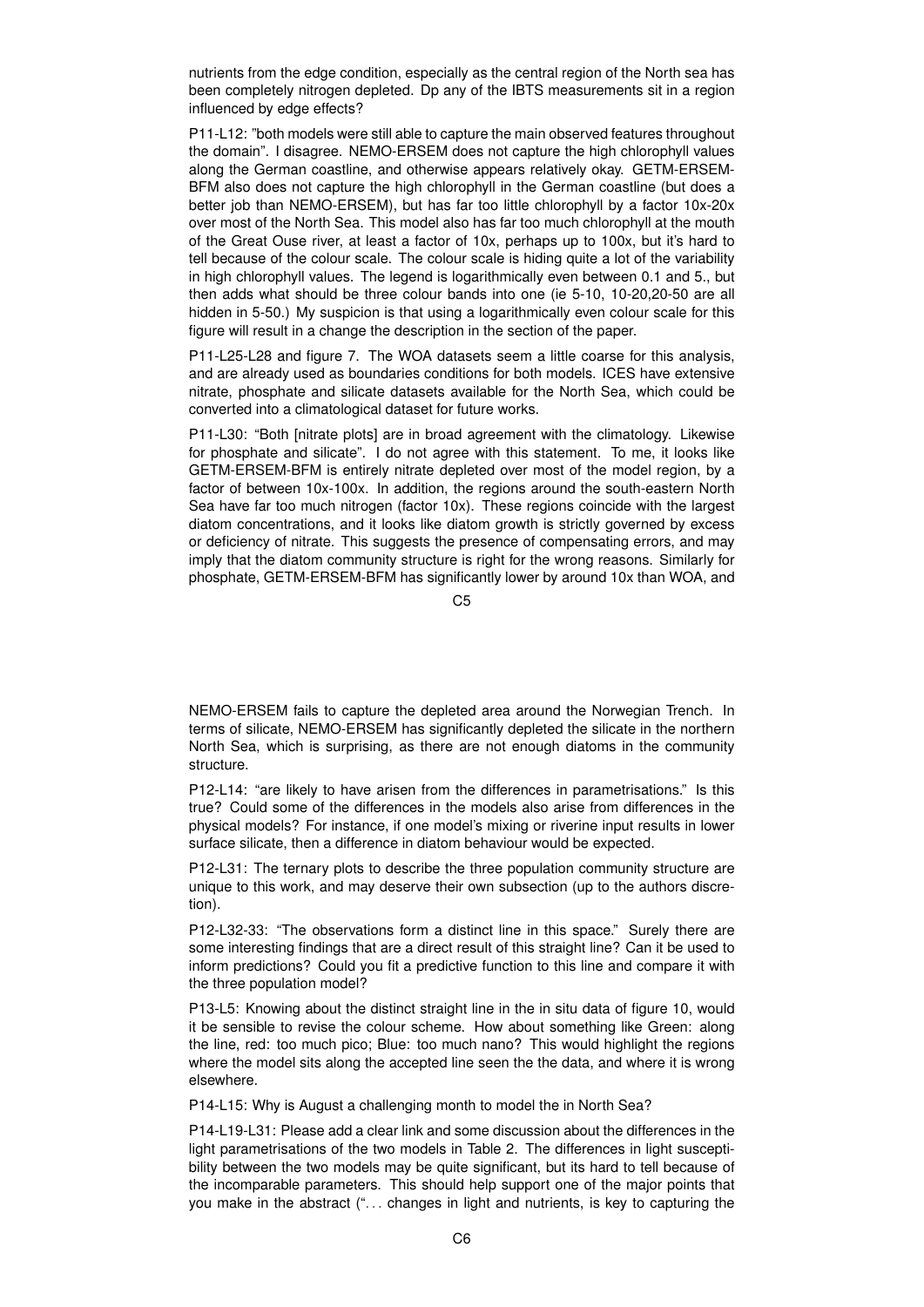observed biodiversity.")

P15-L3-L8: This is the most important part of the discussions section, and it would very informative to discuss how different model choices could have brought about the changes between these two similar simulations. (see general comments).

P15-L25: After this point, the conclusions risk becoming a little hand-wavey, nonspecific and generic. For instance "close communication is needed between modellers and decision makers, so that the potential of biogeochemical models to support decision making is not lost in translation." While true, is not directly related to the conclusions of the study.

16-31 – p17-2. The closing paragraph will need to be changed to reflect the new title. "Can these two ERSEM variants simulate phytoplankton community structure? ..."

Regarding the figures, there is some inconsistency in the subplot titles and styles. Ie. Figure 2 has no sub plot titles, but figures 4,5,6,7,8 all do. The legends are in different places and have different styles. Ie Figure 5 uses discrete coloured circles, where as figure 2 uses rectangles. I prefer the larger rectangles or a color bar. (Congratulations are due for the consistent use of a single colour scheme.)

Please add a figure showing both model domains, the north sea domain used here and both cruise paths.

Figure 1: The axis labels, units, location markers are very small and hard to see. Please thicken the outline of the in situ data circles in a) and b) as in Figure 11. Also, can you please make the location makers (the capital letters) stand out more. You could do this by adding a white shadow to the letter edge or by adding an opaque text box. None of the subsequent maps include grid lines or latitude/longitude ticks, was there a reason why these plots do? If the goal is to introduce the readers to the domain, perhaps you would be better served by adding a map showing both model domains, the north sea domain used here and both cruise paths? The legend is above

C7

the plot axes, where as in all other plots it sits on the right of the plot. Elsewhere, the chlorophyll is shown using logarithmic scale, but c) and d) use a linear scale. Parts c) and d) are described but not referenced again. What was the motivation of including two times series plots?

Figure 2: This plot has a very different style to the other plots. The sub-plots have no boarder, the coastlines are much higher resolution, they show rivers, the land is a different colour, and the coastline line is much thinner.

Figure 3: The "closest to the reference data" point of a Taylor plot is on the x-axis at avalue of 1. This point is usually marked with a dot, or the axis label "ref". Please add that point or label to this figure.

Figure 5: This figure shows the satellite Chlorophyll and both models, but it may benefit from showing the in situ data as well in another two subplots. The colour scale hides quite a lot of variability here. The legend is logarithmically even between 0.1 and 5, but then adds what should be three colour regions into one (ie 5-10, 10-20,20-50 are all hidden in 5-50.)

Figure 6: This figure and the associated description in p10-L20-23 may benefit from a logarithmic colour scale.

Figure 8: I find myself flipping back and forth between this figure, figure 2 and figure 5. There are two gaps in the 4x3 grid. Would it be possible to put total chlorophyll for each model in there? Alternatively, would it make more sense to add a second version of this figure with the three populations instead of the 4 and 5 PFTs and also the in situ data from figure 2?

Figure 9: The subplot shape is not the best here. Tall and narrow subplots seems to mask the overall shape of the data. If they were short and wide, it may make it easier to inspect the data. As mentioned above, have you considered overlaying the three population fits of of Devred 2011, Hirata 2011 or Brewin 2015 onto subfigures a) and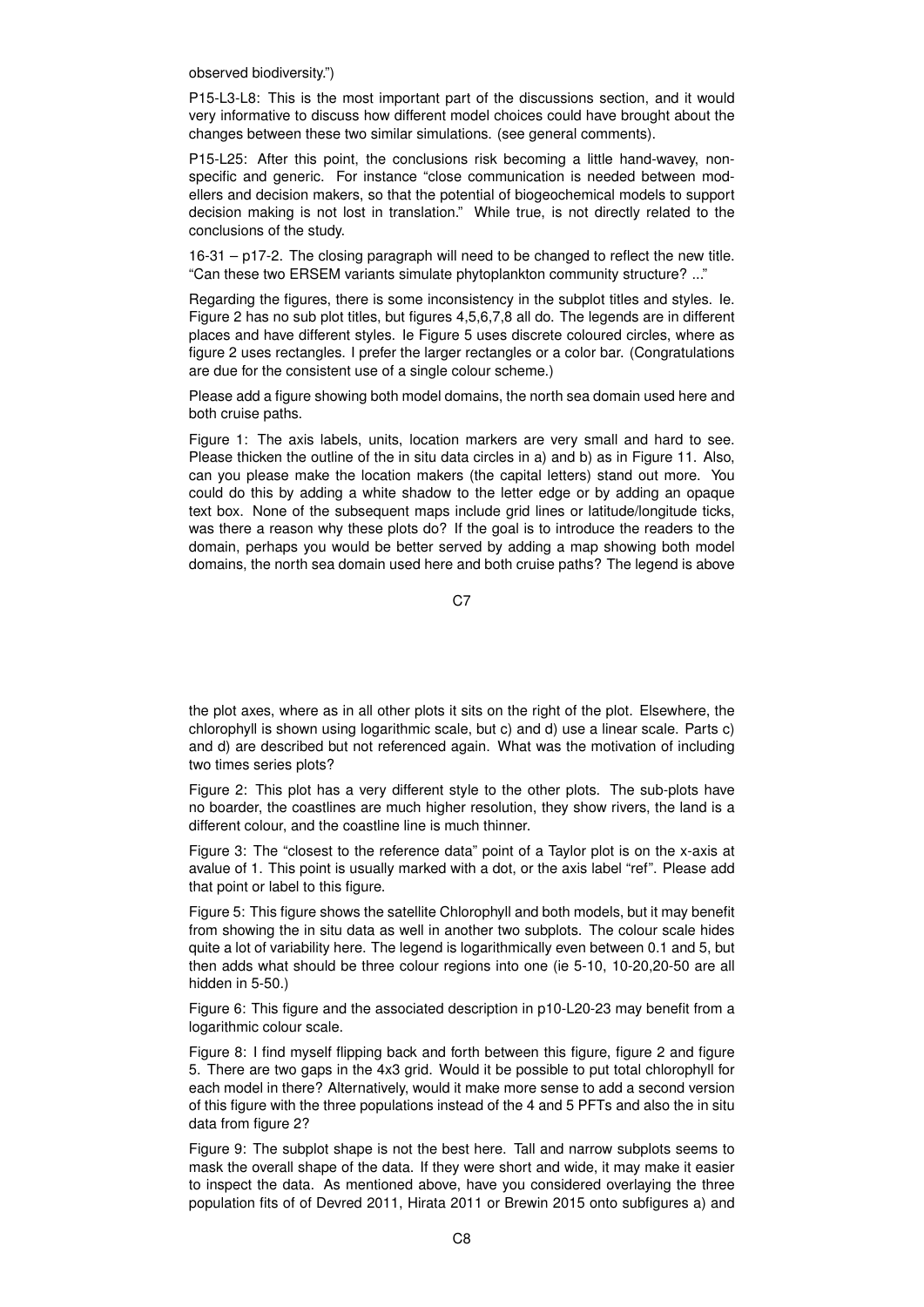d) of this figure, ? This would allow a comparison of how the North Sea compares with the rest of the global ocean, as in figure 11 of Holt 2014 or in de Mora 2016. With only 85 data points you may struggle to apply the three population model to your three data sets, but it should be possible to apply the three population model to the full (not subsampled) model datasets. This could be overlayed onto subfigure b), c) e) and f). Is it even necessary to sub-sample the model data to match the in situ measurements? Judging from figure 1, the cruises have done a great job at getting an spatially even distributed data set of the North Sea. Could you comment on the detection limit of the HPLC data? The GETM-ERSEM-BFM model seems to have values much lower than that seen in data. Is that a detection limit effect not present in the model?

Figure 10: Can you please change two of the circular markers to squares and triangles, like in figure 9 so that these plots work in grey scale too?

Figure 11: This plot is the only figure in the work with a continuous colour scale, but it is the figure that would benefit the most from a discrete colour scale. In grey-scale, the legend becomes very uniform. See above comments about an alternative colour scale.

Table 1: Please add a "further reading" or "references" line with at least one reference for each model.

Table 3: In the header line, please replace ERSEM's internal PFT's names (P1-P4) with the public facing names used elsewhere in the paper.

Table 3: This table only shows total Chlorophyll, but it would be valuable to look at similar statistics for the rest of the community structure. ie pico, micro and nano in both models vs the IBTS data (but only for 2010+2011, you wouldn't need both years separately)

C9

#### **4 Technical Corrections:**

Inconsistent use of "e.g." in the introduction section, especially when citing other works. My preference is to avoid it altogether. p2-L3: "e.g.", p2-L14: "e.g."., p2-L21: e.g. p2- L33 e.g. appears twice.

p2-L2: the scientific community,

p2-L5: (MICE) acronym, while clever, is never mentioned again, so is not needed.

P2-L6: remove "though"

p2-L6: ...task at hand – different scientific.... The dash ( - ) should be an em dash, a semi-colon or even a full stop.

P2-L8: colloquial: "say, global-scale...".

p2-L14: van de Molen is spelt with a lower-case v in the authors list but with a capital V elsewhere in the document and in the reference list. Is this a conscious choice? Similarly for other names: de Mora, van der Woerd, van Raaphorst, and van Leeuwen are also spelt differently in various places.

p2-L25: I don't think you need to explicitly define the "(UK)" just as you correctly don't define USA later in the same sentence.

P2-L28-L30, please re-write this sentence with more clarity.

P3-L13: replace "too" with "as well".

p6-L2,4 ,6, 25: Are these web addresses the best way to include this information? If so, please cite them instead of in-line using the Copernicus standard styles: http://publications.copernicus.org/Copernicus  $_{publications}$  ference $_{Type}$ s.pdf

p3-L10, p3-L28: Would it be better to move both copies of the sentence "Details of the model configuration and forcing are given in Table 1." to the end of the introductory